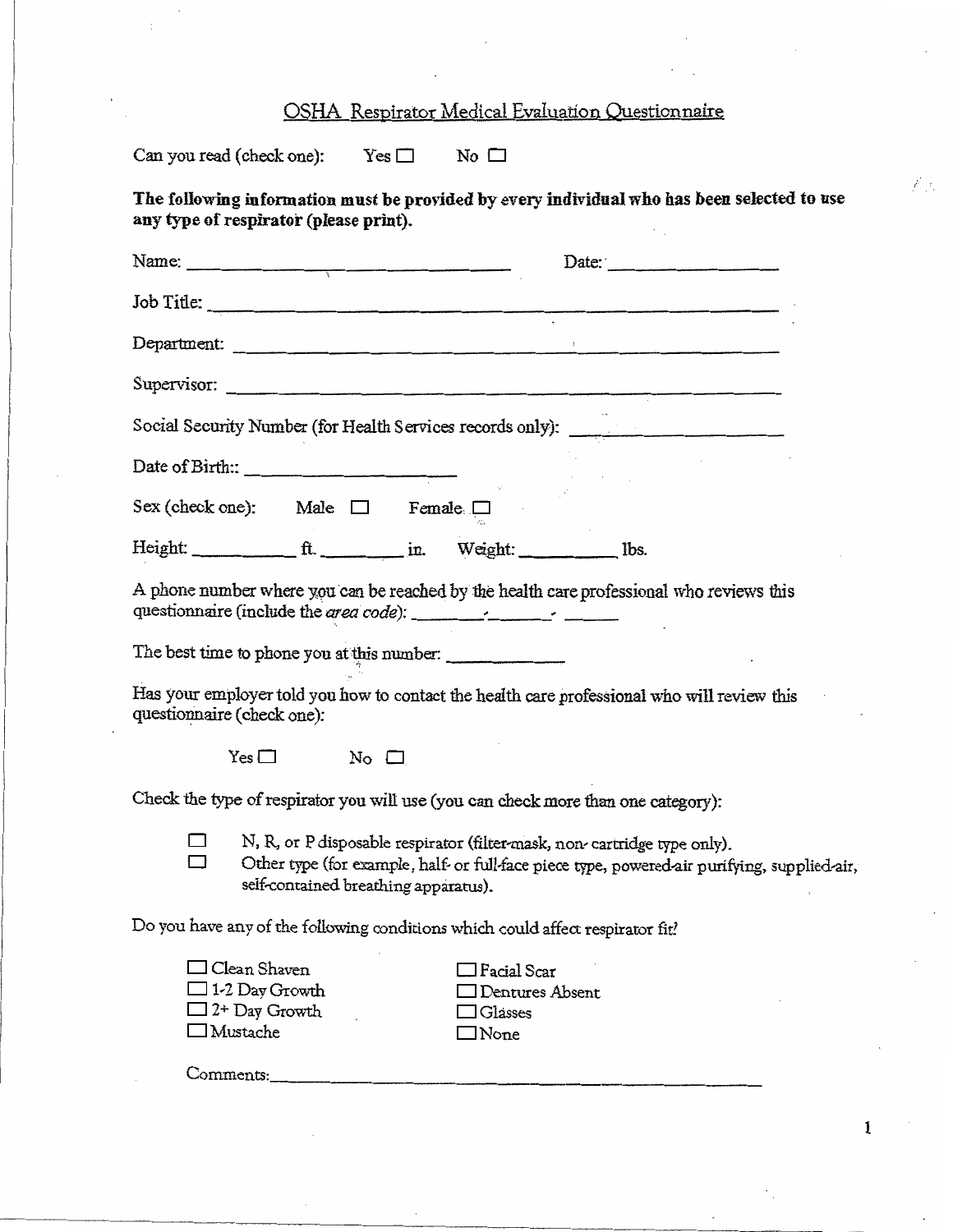Have you. worn a respirator before? ( check one):

 $Yes \Box$  No  $\Box$ 

If "Yes," what type(s):  $\frac{1}{2}$ 

The questions below must be answered by every individual who has been selected to use any type of respirator (please check "yes'' or "no").

1. Do you **currently** smoke tobacco, or have you smoked tobacco in the last month?

 $Yes \Box$  No  $\Box$ 

2. Have you ever had any of the following conditions?

| $Yes \Box$               | Nο       | Seizures (fits)                                                     |
|--------------------------|----------|---------------------------------------------------------------------|
| $Yes \Box$               | No       | Diabetes (sugar disease)                                            |
| $Yes \Box$               | No       | Allergic reactions that interfere with your<br>breathing            |
| $Yes \Box$<br>$Yes \Box$ | Nο<br>Nο | Claustrophobia (fear of closed-in places)<br>Trouble smelling odors |
|                          |          |                                                                     |

3. Have you ever had any of the following pulmonary or lung problems?

| $Yes \Box$ | No                               | Asbestosis                                         |
|------------|----------------------------------|----------------------------------------------------|
| $Yes \Box$ | No<br>$\Box$                     | Asthma                                             |
| $Yes \Box$ | No<br>ப                          | Chronic bronchitis                                 |
| $Yes \Box$ | No<br>⊔                          | Emphysema                                          |
| Yes $\Box$ | No.<br>$\Box$                    | Pneumonia                                          |
| $Yes \Box$ | $\overline{N}$ o $\Box$          | Tuberculosis                                       |
| $Yes \Box$ | $\overline{\mathbb{N}}$ o $\Box$ | Silicosis                                          |
| $Yes \Box$ | $\rm{No}$ $\Box$                 | Pneumothorax (collapsed lung)                      |
| $Yes \Box$ | No.<br>$\Box$                    | Lung cancer                                        |
| $Yes \Box$ | No<br>$\Box$                     | Broken ribs                                        |
| $Yes \Box$ | No<br>└                          | Any chest injuries or surgeries                    |
| $Yes \Box$ | No<br>$\mathbf{L}$               | Any other lung problem that you've been told about |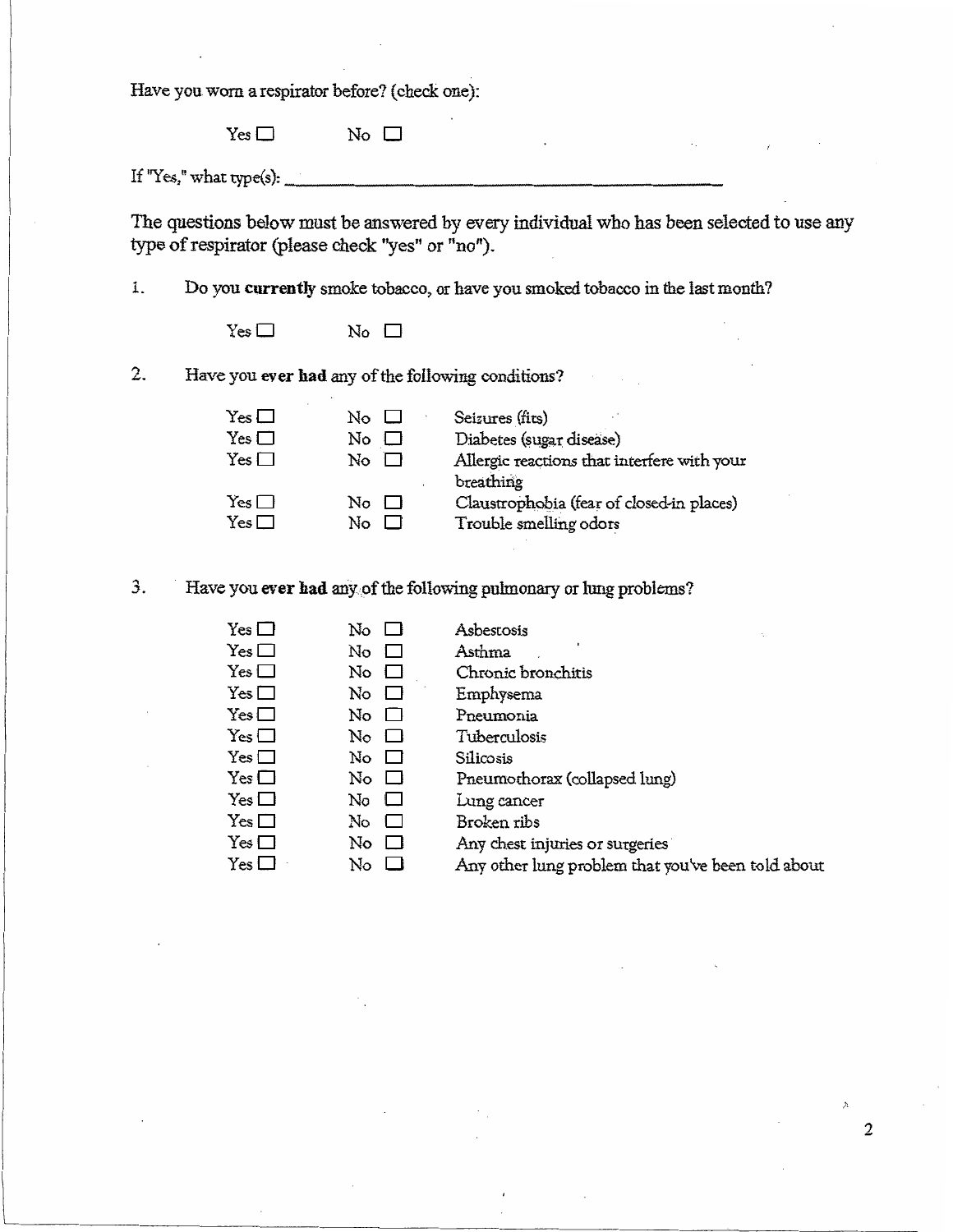4. Do you **currently** have any of the following symptoms of pulmonary or lung illness?

| $\rm Yes$ $\Box$      | No                        | Shortness of breath                                 |
|-----------------------|---------------------------|-----------------------------------------------------|
| $Yes \Box$            | No $\Box$                 | Shortness of breath when walking fast on level      |
|                       |                           | ground or walking up a slight hill or incline       |
| $Yes \Box$            | No $\Box$                 | Shortness of breath when walking with other         |
|                       |                           | people at an ordinary pace on level ground          |
| $Yes \Box$            | No $\Box$                 | Have to stop for breath when walking at your        |
|                       |                           | own pace on level ground                            |
| $Yes \Box$            | No $\Box$                 | Shortness of breath when washing or dressing        |
|                       |                           | yourself                                            |
| $Yes \Box$            | No.<br>$\Box$             | Shortness of breath that interferes with your job   |
| Yes $\square$         | No<br>$\overline{1}$      | Coughing that produces phlegm (thick sputum)        |
| $Yes \Box$            | $\overline{N}_{0}$ $\Box$ | Coughing that wakes you early in the morning        |
| $Yes \Box$            | No $\Box$                 | Coughing that occurs mostly when you are lying down |
| $Yes \Box$            | $\rm{No}$ $\Box$          | Coughing up blood in the last month                 |
| $Yes \Box$            | No $\Box$                 | Wheezing                                            |
| $Yes \Box$            | No $\Box$                 | Wheering that interferes with your job              |
| $Yes \Box$            | No<br>$\blacksquare$      | Chest pain when you breathe deeply                  |
| $\mathrm{Yes} \,\Box$ | $\rm No$ $\Box$           | Any other symptoms that you think may be            |
|                       |                           | related to lung problems                            |

5. Have you ever had any of the following cardiovascular or heart problems?

| $\rm{No}$ $\Box$      | Heart attack                                             |
|-----------------------|----------------------------------------------------------|
| $\mathbb N$ o $\Box$  | Stroke                                                   |
| No.<br>$\blacksquare$ | Angina                                                   |
| No.<br>$\blacksquare$ | Heart failure                                            |
| No II                 | Swelling in your legs or feet (not caused by<br>walking) |
| $\rm{No}$ $\Box$      | Heart arrhythmia (heart beating irregularly)             |
| No<br>$\mathbf{r}$    | High blood pressure                                      |
| No.<br>$\mathbf{r}$   | Any other heart problem that you've been told<br>about   |
|                       |                                                          |

6. Have you **ever had** any of the following cardiovascular or heart symptoms?

| $Yes \Box$ | No                                    | Frequent pain or tightness in your chest                                             |
|------------|---------------------------------------|--------------------------------------------------------------------------------------|
| $Yes \Box$ | No.<br>$\blacksquare$                 | Pain or tightness in your chest during physical<br>activity                          |
| $Yes \Box$ | No $\Box$                             | Pain or tightness in your chest that interferes<br>with your job                     |
| $Yes \Box$ | $\overline{\rm No}$ $\overline{\Box}$ | In the past two years, have you noticed your<br>heart skipping or missing a beat     |
| $Yes \Box$ | $\rm{No}\ \sqcup$                     | Heartburn or indigestion that is not related to<br>eating                            |
| $Yes \Box$ | No<br>$\Box$                          | Any other symptoms that you think may be<br>related to heart or circulation problems |

3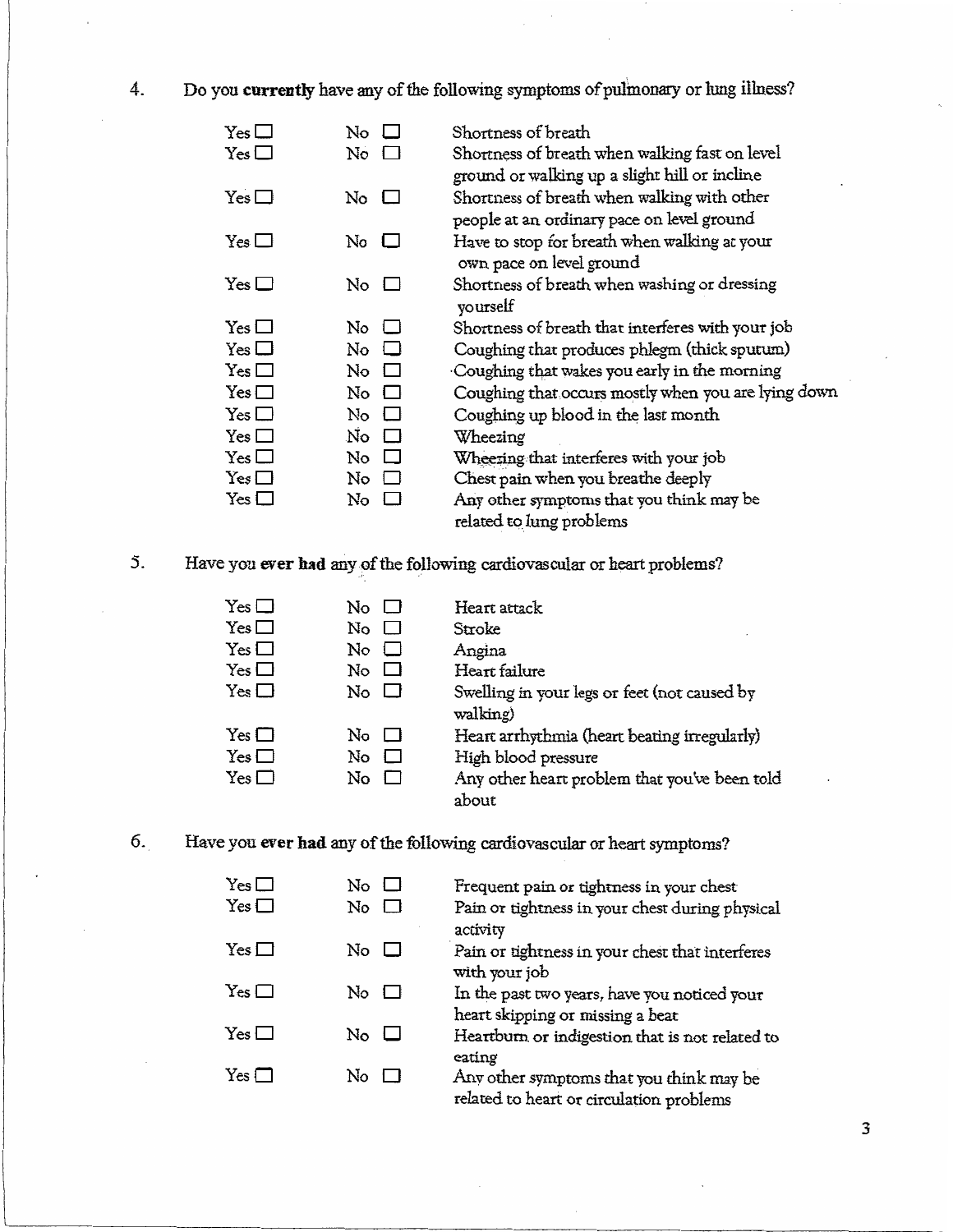7. Do you **currently** take medication for any of the following problems?

| $Yes \Box$ | $\overline{N_{\mathcal{O}}}$ $\Box$ | Breathing or lung problems |
|------------|-------------------------------------|----------------------------|
| $Yes \Box$ | $\overline{N}$ o $\overline{\Box}$  | Heart trouble              |
| $Yes \Box$ | $\overline{N_{\Omega}}$ $\Box$      | Blood pressure             |
| $Yes \Box$ | $\overline{N}$ o $\Box$             | Seizures                   |

8. If you've used a respirator, have you **ever had** any of the following problems? (If you've never used a respirator, check the following space and go to question 9) :

| 1C3 LJ               |  |
|----------------------|--|
| Yes $\Box$           |  |
| Yes □                |  |
| Yes $\Box$           |  |
| $\mathrm{Yes}\,\Box$ |  |

 $Yes \Box$  No  $\Box$  Eye irritation  $No \tSkin$  allergies or rashes  $No \t\t\Box$  Anxiety  $No \tQ$  General weakness or fatigue  $\text{No} \quad \Box$  Any other problem that interferes with your use of a respirator

*)* 

4

D Check here if you have never used a respirator.

9. Would you like to talk to the health care professional who will review this questionnaire about your answers to this questionnaire?

 $Yes \Box$  No  $\Box$ 

Questions 10 to 15 below must be answered by every individual who has been selected to use either a full-face piece respirator or a self-contained breathing apparatus (SCBA). For individuals who have been selected to use other types of respirators, answering these questions is voluntary.

10. Have you ever lost vision in either eye (temporarily or permanently)? Yes $\square$  No  $\square$ 

11. Do you **currently** have any of the following vision problems?

| $Yes \Box$ | $\mathbb{N}^{\circ}$ $\Box$                     | Wear contact lenses             |
|------------|-------------------------------------------------|---------------------------------|
| $Yes \Box$ | $\overline{N}_{\overline{O}}$ $\overline{\Box}$ | Wear glasses                    |
| $Yes \Box$ | $\overline{N}_{\overline{O}}$ $\overline{\Box}$ | Color blind                     |
| $Yes \Box$ | $\overline{N_{\Omega}}$ $\Box$                  | Any other eye or vision problem |

12. Have you ever had an injury to your ears, including a broken ear drum? Yes  $\Box$  No  $\Box$